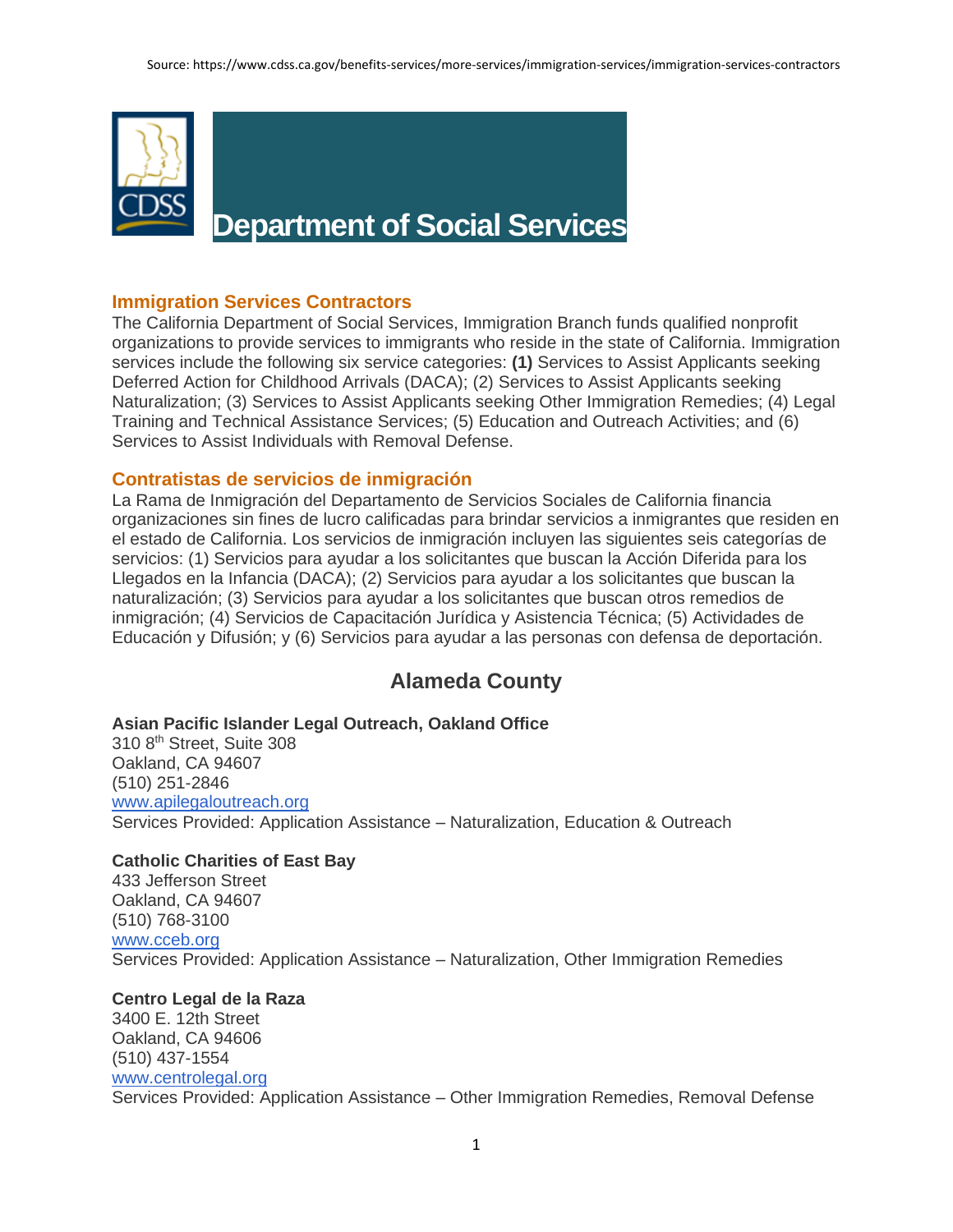#### **Centro Legal de la Raza**

3022 International Boulevard, Suite 410 Oakland, CA 94601 (510) 437-1554 [www.centrolegal.org](http://www.centrolegal.org/) Services Provided: Application Assistance – Other Immigration Remedies, Removal Defense

#### **East Bay Community Law Center**

1950 University Ave, Suite 200 Berkeley, CA 94704 (510) 548-4040 [www.ebclc.org](http://www.ebclc.org/) Services Provided: Application Assistance – Naturalization, Other Immigration Remedies, Removal Defense, Education & Outreach

#### **East Bay Sanctuary Covenant**

2362 Bancroft Way Berkeley, CA 94704 (510) 540-5296 [www.eastbaysanctuary.org](http://www.eastbaysanctuary.org/) Services Provided: Application Assistance – Naturalization, Other Immigration Remedies

#### **Immigrant Center for Women and Children**

1440 Broadway, Suite 402 Oakland, CA 94612 (510) 251-0150 [www.icwclaw.org](http://www.icwclaw.org/) Services Provided: Application Assistance – Other Immigration Remedies

## **International Institute of the Bay Area**

476 3rd Street Oakland, CA 94607 (510) 451-2846 [www.iibayarea.org](http://www.iibayarea.org/) Services Provided: Application Assistance – Naturalization, Other Immigration Remedies, Removal Defense, Education & Outreach

#### **International Institute of the Bay Area**

39155 Liberty Street, D-450 Fremont, CA 94538 (510) 894-3639 [www.iibayarea.org](http://www.iibayarea.org/) Services Provided: Application Assistance – Naturalization, Other Immigration Remedies, Removal Defense, Education & Outreach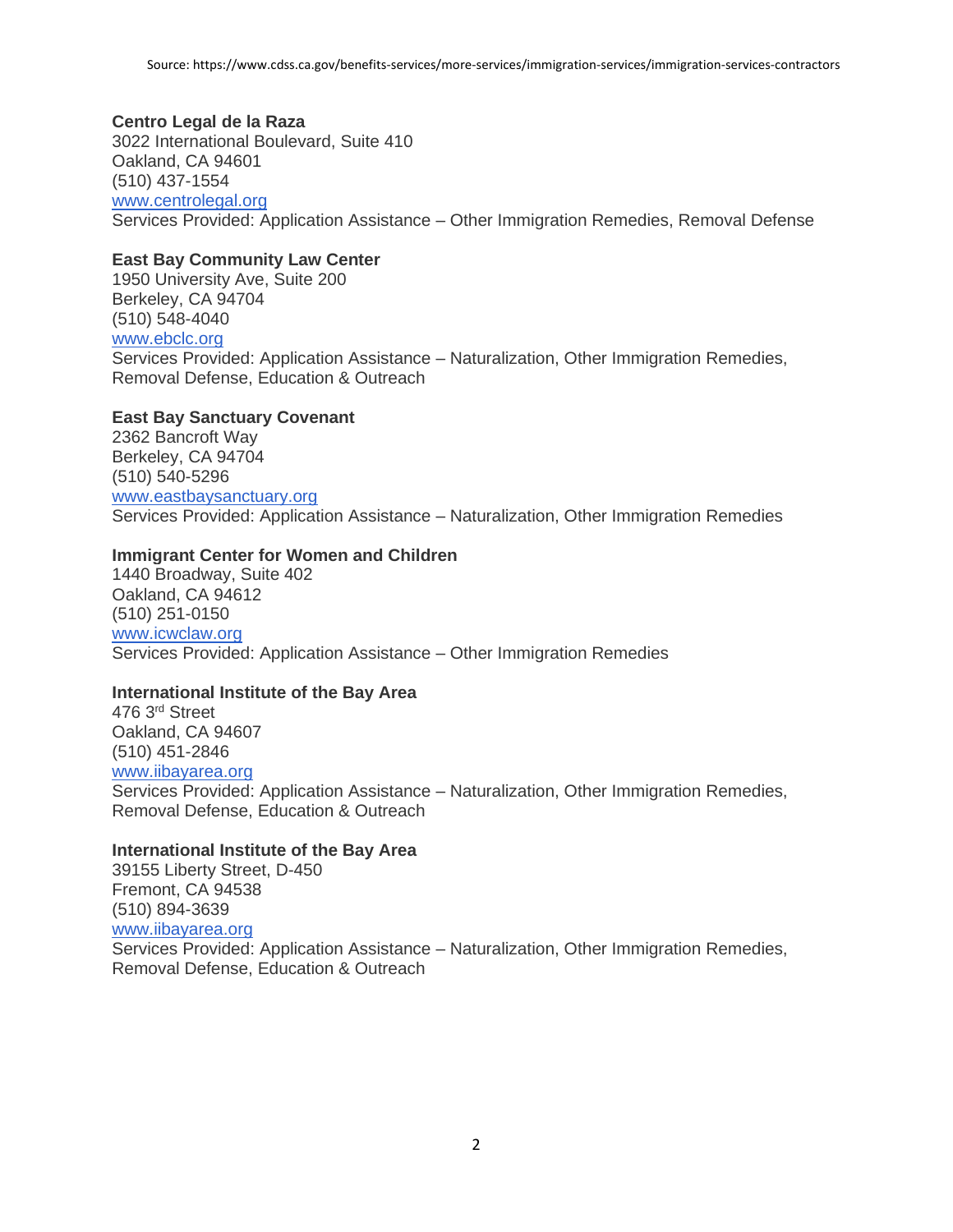#### **International Rescue Committee (Oakland)**

440 Grand Avenue, Suite 500 Oakland, CA 94610 (510) 452-8222 [www.rescue.org/united-states/oakland-ca](http://www.rescue.org/united-states/oakland-ca) Services Provided: Application Assistance – Naturalization, Other Immigration Remedies, Education & Outreach

#### **Jewish Family & Community Services of the East Bay**

2484 Shattuck Avenue, Suite 210 Berkeley, CA 94704 (510) 704-7475 [www.jfcs-eastbay.org](http://www.jfcs-eastbay.org/) Services Provided: Application Assistance- Naturalization, Other Immigration Remedies, Education & Outreach

#### **Korean Community Center of East Bay**

101 Callan Avenue, Suite 400 San Leandro, CA 94577 (510) 547-2662 [www.kcceb.org](http://www.kcceb.org/) Services Provided: Application Assistance- Naturalization

#### **Multicultural Institute**

1920 7th Street Berkeley, CA 94710 (510) 849-7580 [www.mionline.org](http://www.mionline.org/) Services Provided: Education & Outreach

#### **Social Justice Collaborative**

420 3rd Street, Suite 130 Oakland, CA 94607 (510) 992-3964 [www.socialjusticecollaborative.org](http://www.socialjusticecollaborative.org/) Services Provided: Application Assistance – Other Immigration Remedies, Removal Defense

#### **Vietnamese American Community Center of the East Bay**

655 International Boulevard Oakland, CA 94606 (510) 891-9999 [www.vacceb.net](http://www.vacceb.net/) Services Provided: Education & Outreach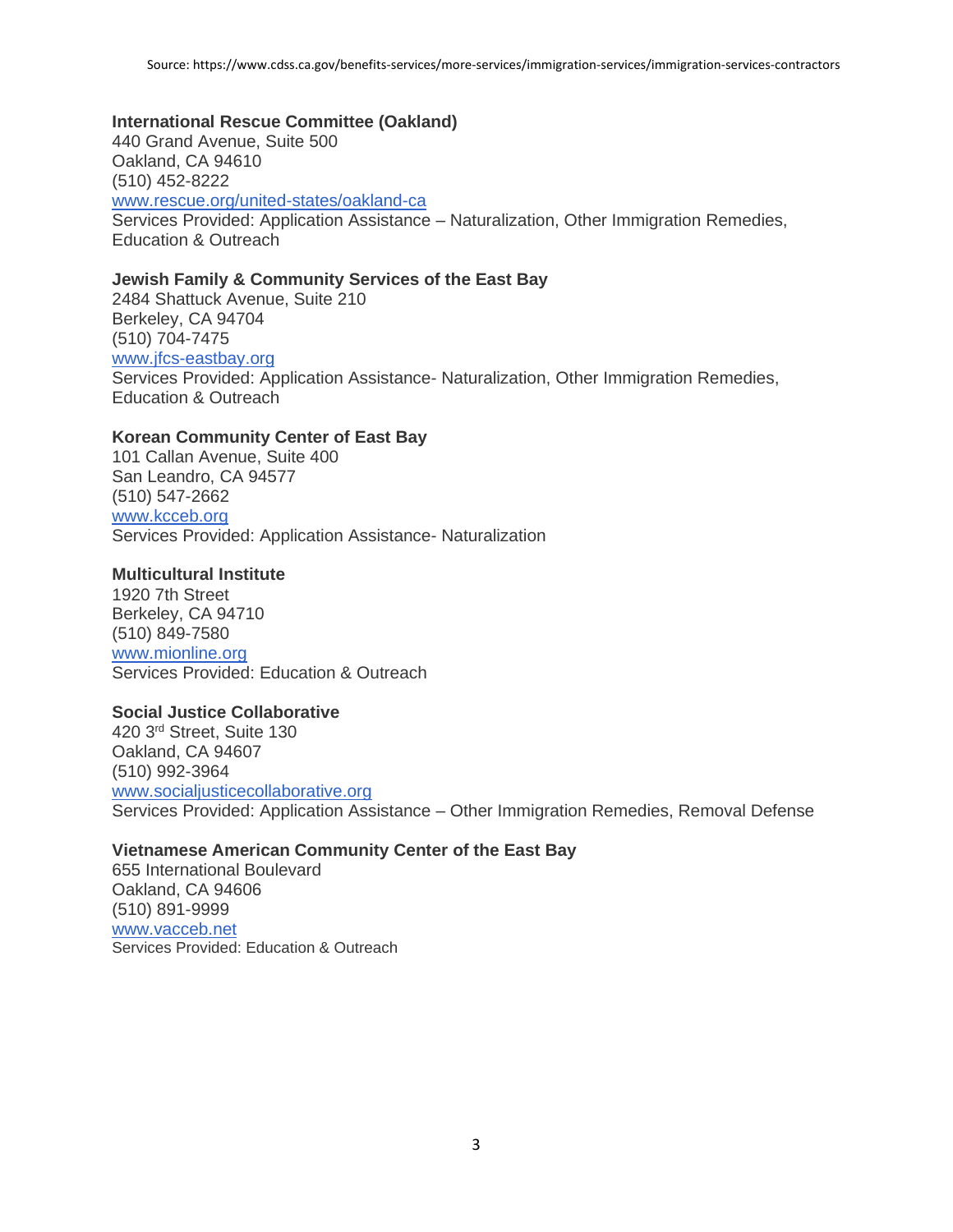# **Public Charge Provider List**

The organizations on this list are able to provide assistance regarding public charge

**\*\****The public charge regulation does not apply to lawful permanent residents (green card holders) applying for citizenship, refugees, asylees, Special Immigrant Juveniles (SIJs), certain trafficking victims (T nonimmigrants), victims of qualifying criminal activity (U nonimmigrants), or victims of domestic violence (VAWA self-petitioners), among others.*

## **Lista de proveedores de carga pública**

Las organizaciones en esta lista pueden brindar asistencia con respecto a la carga pública.

\*\*La regulación de carga pública no se aplica a los residentes permanentes legales (titulares de la tarjeta verde) que solicitan la ciudadanía, refugiados, asilados, menores inmigrantes especiales (SIJ), ciertas víctimas de tráfico (no inmigrantes T), víctimas de actividad delictiva (no inmigrantes U), o víctimas de violencia doméstica (autopeticionarios de VAWA), entre otros.

# **Alameda County**

#### **East Bay Community Law Center**

1950 University Ave., Ste 200 Berkeley, CA 94704 (510) 548-4040 [www.ebclc.org](http://www.ebclc.org/) **County:** Alameda, Contra Costa **Languages:** English, Spanish, Any requested language **Services:** Consultation/Intake, Education Outreach

#### **East Bay Sanctuary Covenant**

2362 Bancroft Way Berkeley, CA 94704 (510) 540-5296 [www.eastbaysanctuary.org](http://www.eastbaysanctuary.org/)

**County:** Alameda

**Languages:** Arabic, English, French, Kanjobal, Mam, Mandarin, Portuguese, Russian, Spanish **Services: Education Outreach** 

#### **Safe Passages**

250 Frank H. Ogawa Plaza, Suite 6306 San Francisco, CA 94109 (510) 238-4914 [www.safepassages.org](http://www.safepassages.org/) **County:** Alameda **Languages:** English, Spanish **Services:** Education Outreach